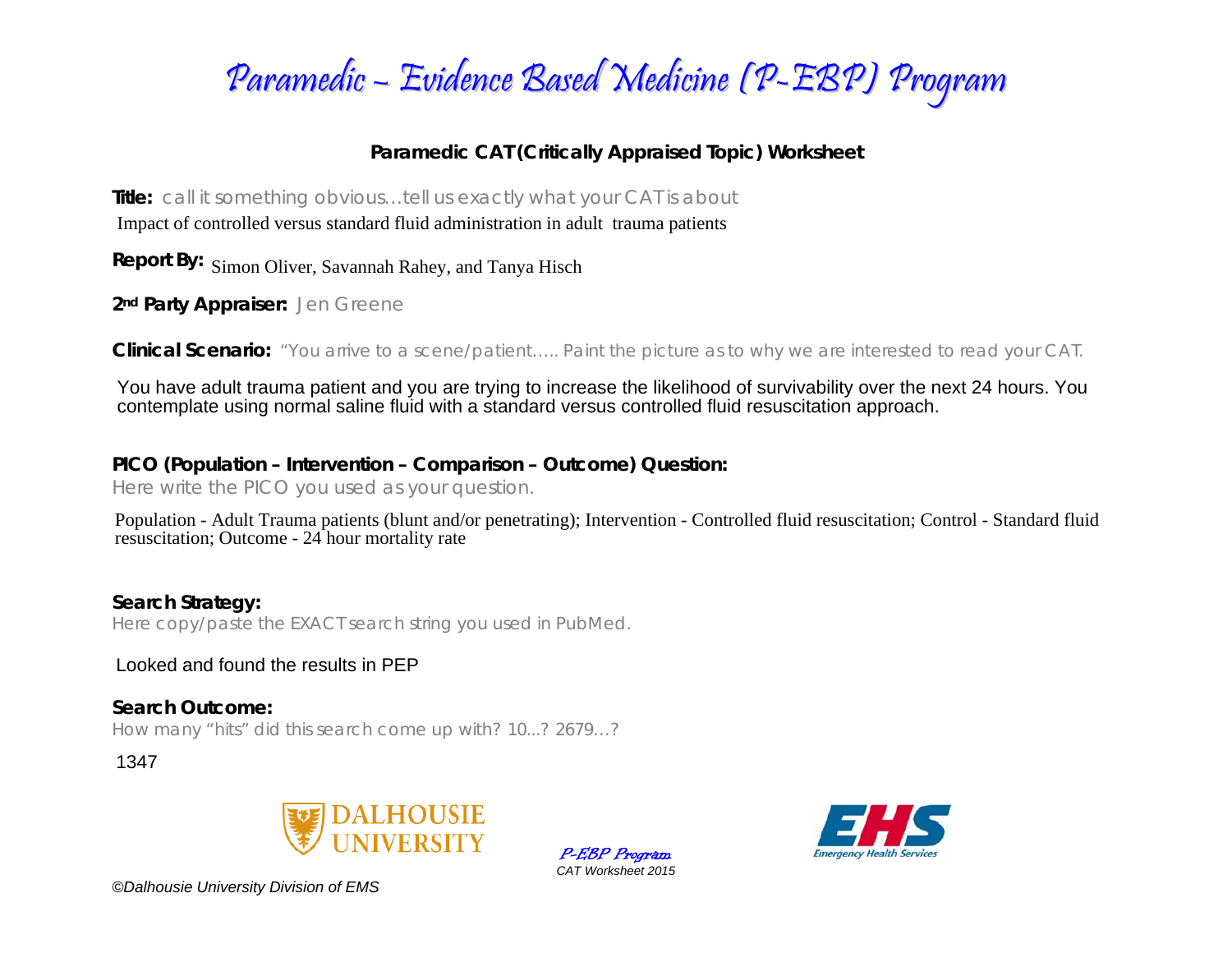## Paramedic – Evidence Based Medicine (P-EBP) Program

**Relevant Papers:** 

| <b>AUTHOR, DATE</b>   | POPULATION:<br><b>SAMPLE</b><br><b>CHARACTERISTICS</b>                                                                                                       | <b>DESIGN (LOE)</b> | <b>OUTCOMES</b>        | <b>RESULTS</b>                                                                                                                                  | STRENGTHS/<br>WEAKNESSES                                                                                                                                                                                                                                                                                                                                                                                                                |
|-----------------------|--------------------------------------------------------------------------------------------------------------------------------------------------------------|---------------------|------------------------|-------------------------------------------------------------------------------------------------------------------------------------------------|-----------------------------------------------------------------------------------------------------------------------------------------------------------------------------------------------------------------------------------------------------------------------------------------------------------------------------------------------------------------------------------------------------------------------------------------|
| Schreiber et al, 2015 | Out of hospital hypotensive (SBP of<br>90mmHg or less) trauma (blunt and<br>penetrating) patients, 15 years or older<br>(> 50kg) with no head injury present | Level 1 Study       | 24 hour mortality rate | 5% in CR and 15% in SR<br>(odds ratio $0.39$ ) – CI does<br>not cross 1                                                                         | Strengths: Multiple different sites (10 hospitals, 6 regions);19<br>EMS systems: waived informed consent: blunt and<br>penetrating trauma are separated; adults only; excluded head<br>injuries; and protocol was approved by the institutional review<br>board at each institution<br>Weaknesses: Small sample size 200 people; Assuming 90<br>mmHg SBP is indicative of shock from trauma; EMS forgetting<br>to enroll some patients. |
| Duke et al, 2012      | Adult hypotensive<br>penetrating chest trauma<br>patients                                                                                                    | Level 3 Study       | Mortality rate         | Patients receiving RFR demonstrated<br>a survival benefit, with an odds ratio<br>for mortality of 0.69 (95% confidence<br>interval, 0.37Y0.91). | Srengths: 4 years worth studies; good inclusion criteria<br>(90 mmHg SBP/penetrating torso injury/adult/managed<br>with Damage Control Resuscitation (DCR);<br>Weaknesses: patient group is 307; retrospective; no<br>control group; and physician's preference (selection<br>bias)                                                                                                                                                     |
|                       |                                                                                                                                                              |                     |                        |                                                                                                                                                 |                                                                                                                                                                                                                                                                                                                                                                                                                                         |

**Comments:** *Any additional information about your search results.*

Both papers seem to show benefit of smaller amounts of fluid resuscitation in trauma patients leading to lesser mortality.

**Consider:** *Why would you NOT change practice, based on these articles?*

Perhaps NOT because of the weaknesses of the studies stated above. It would be beneficial to have a larger population size, more studies, and specifically more randomized prospective studies.

**Clinical Bottom Line:** *Give me a one-two liner on the answer you found.*

In the pre-hospital setting, smaller amount of fluid given to patients can decrease mortality and increase patient outcome although more research should be completed.



P-EBP Program *CAT Worksheet 2015* 



*©Dalhousie University Division of EMS*